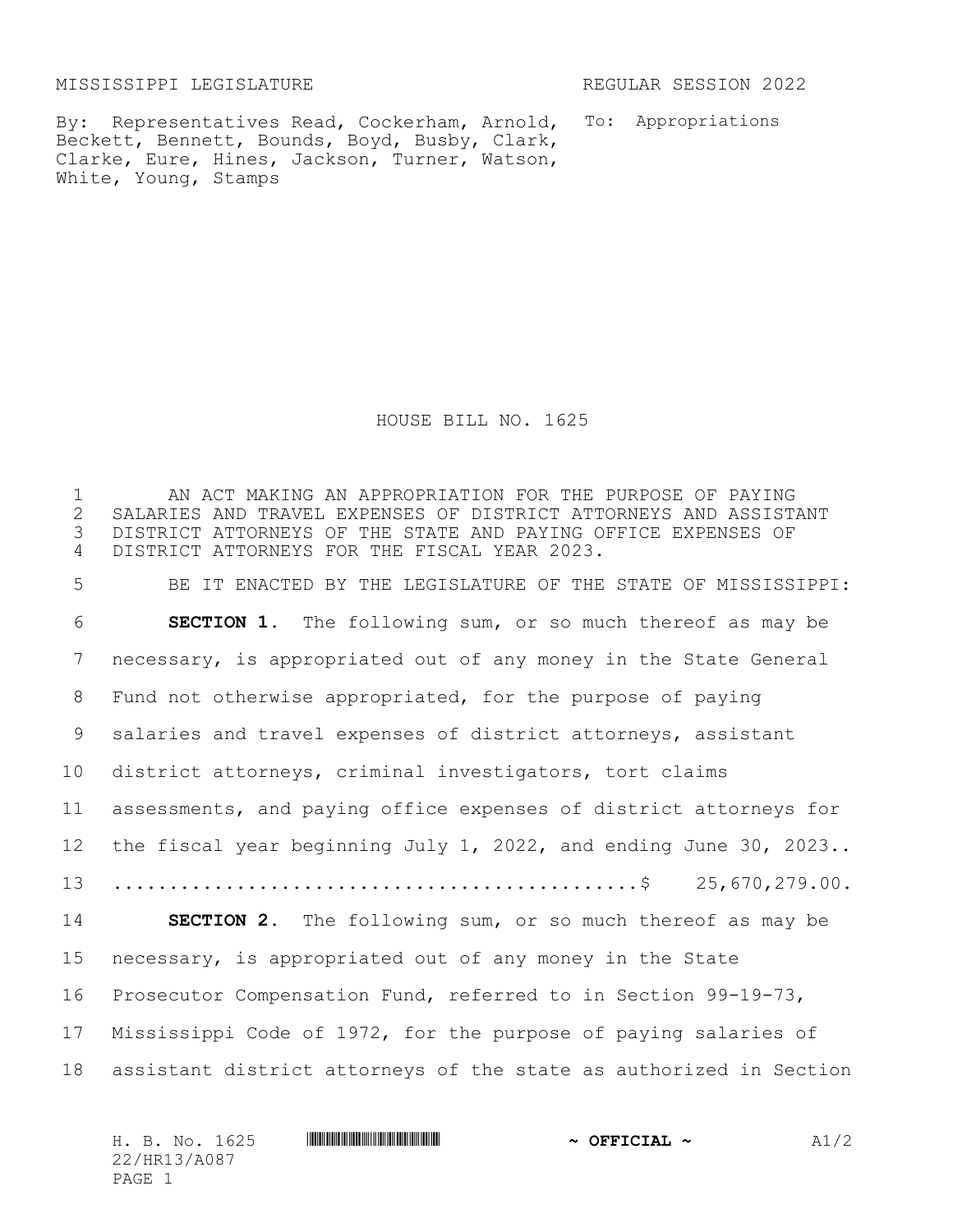25-31-5(1) for the fiscal year beginning July 1, 2022, and ending June 30, 2023..................................\$ 811,633.00.

 **SECTION 3.** None of the funds authorized in this section shall be used to reimburse district attorneys or their staff for taxable meals incurred within their geographical district.

 **SECTION 4.** Of the funds appropriated herein, office expenses of district attorneys as authorized by Section 25-31-8, Mississippi Code of 1972, in the amount of One Million Two Hundred Thirty-four Thousand Dollars (\$1,234,000.00).

 **SECTION 5.** Of the funds appropriated in Section 1, office expenses and such funds for salaries shall be provided as authorized in Section 25-3-35(6), Mississippi Code of 1972, to fund the salary for one (1) full-time legal assistant in the Sixth Circuit Court District as authorized in Section 25-31-5(2)(f), Mississippi Code of 1972.

 **SECTION 6.** It is the intention of the Legislature that the district attorneys and assistant district attorneys of the state shall maintain complete accounting and personnel records related to the expenditure of all funds appropriated in this act and that those records shall be in the same format and level of details as maintained for Fiscal Year 2022. It is further the intention of the Legislature that the budget requests for Fiscal Year 2024 shall be submitted to the Joint Legislative Budget Committee in a format and level of detail comparable to the format and level of detail provided during the Fiscal Year 2023 budget request process

| H. B. No. 1625 | $\sim$ OFFICIAL $\sim$ |
|----------------|------------------------|
| 22/HR13/A087   |                        |
| PAGE 2         |                        |